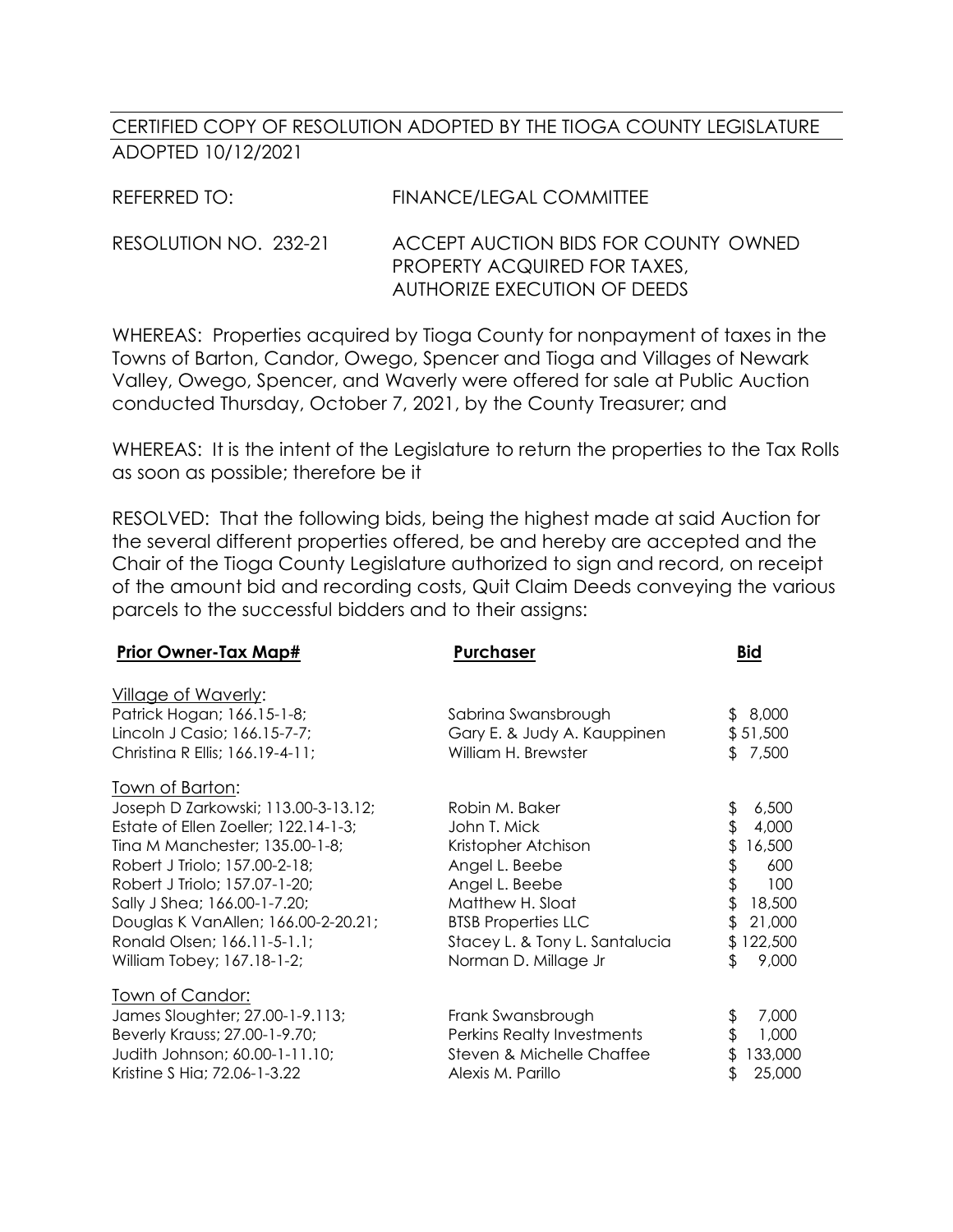| <b>Prior Owner-Tax Map#</b>                                                                                                                                                                                                                                                                                                                                                                                                                                     | <b>Purchaser</b>                                                                                                                                                                                                                                                                                                        | <b>Bid</b>                                                                                                                                                                   |
|-----------------------------------------------------------------------------------------------------------------------------------------------------------------------------------------------------------------------------------------------------------------------------------------------------------------------------------------------------------------------------------------------------------------------------------------------------------------|-------------------------------------------------------------------------------------------------------------------------------------------------------------------------------------------------------------------------------------------------------------------------------------------------------------------------|------------------------------------------------------------------------------------------------------------------------------------------------------------------------------|
| <b>Village of Newark Valley:</b><br>Brandon S Baird; 64.19-2-25;                                                                                                                                                                                                                                                                                                                                                                                                | Zamir Shaikh                                                                                                                                                                                                                                                                                                            | \$10,000                                                                                                                                                                     |
| <b>Village of Owego:</b><br>Maurice Daniel Miller; 117.19-1-66;<br>The Kurt J. Kemmerling Trust; 117.19-2-62;<br>Equity First Realty; 128.08-2-60;<br>Gerald D Wade Jr; 129.05-1-10;<br>Richard H Fiacco; 129.05-2-12;                                                                                                                                                                                                                                          | Robert F. Graves<br>Owego Holdings NY LLC<br>Richard A., Jr. & Andrea Shimer<br>Owego Holdings NY LLC<br>Neil J. & Sarah Lewis                                                                                                                                                                                          | \$12,500<br>\$22,500<br>\$14,500<br>\$<br>1,500<br>\$42,500                                                                                                                  |
| <u>Town of Owego:</u><br>Cecil J Van Patten; 131.19-1-23;<br>Hazel Youells; 141.00-1-68;<br>David A Sayles; 142.06-1-1& 142.06-1-2<br>Kevin E Lane; 142.10-1-6.3;<br>Lucas H Coene; 142.11-1-1;<br>James Mosher; 142.14-2-49;<br>Brian Hulbert; 142.18-1-24;<br>Maurice J Duffy; 153.05-1-20;<br>Drihmi Realty Inc.; 153.07-1-56.2;<br>Terry Ann Woloszyn; 164.05-1-3.14;<br>Mark P Lane; 98.00-1-28;<br>Eric C Knapp; 98.00-1-54;<br>Eric C Knapp; 98.00-1-56; | James Walley<br>Christopher E. & Carol M. Ray<br>Perkins Realty Investments<br>Perkins Realty Investments<br>Daniel P. & Michele O. Frauenhofer<br>Lory Tinkham<br>Thaddeus J. Sisson<br>Robie Rentals Inc.<br>Anthony J. & Crystal L. Albanese<br>Keith L. McNeal<br>Jared J. Martin<br>Kamal Hanna<br>John B. Seymour | 14,000<br>\$<br>\$<br>600<br>\$12,000<br>\$ 51,000<br>\$13,000<br>8,500<br>\$<br>\$21,500<br>\$65,000<br>\$<br>9,500<br>\$<br>11,000<br>\$<br>7,000<br>\$135,000<br>\$90,000 |
| Village of Spencer:<br>Elizabeth A Letourneau; 68.07-1-43;                                                                                                                                                                                                                                                                                                                                                                                                      | Patrick Byrne                                                                                                                                                                                                                                                                                                           | \$17,000                                                                                                                                                                     |
| Town of Spencer<br>Jason Mott; 46.00-1-38;<br>Darlene Ann Rider-Breese; 70.00-2-26.12;<br>David Wemmer; 80.00-1-11 & 80.00-1-13.10;                                                                                                                                                                                                                                                                                                                             | Patrick Byrne<br><b>TPR Realty</b><br><b>TPR Realty</b>                                                                                                                                                                                                                                                                 | \$15,500<br>2,500<br>\$<br>\$24,000                                                                                                                                          |
| <u>Town of Tioga:</u><br>Kenneth J Jacobson; 105.00-2-7;<br>Bryan Tinnel; 106.19-1-18;<br>Seth Grantham; 115.00-2-14.10;<br>Henry C Beebe; 137.00-3-13.22;<br>Emmanuel Sloat; 158.00-2-2;                                                                                                                                                                                                                                                                       | Pamela J. Guilfoyle<br>Lory Tinkham<br>Kayla M. Pond<br>Patrick N. & Kelly Hildebrant<br>April L. Jacobson                                                                                                                                                                                                              | 1,500<br>\$<br>\$12,500<br>\$34,000<br>\$13,000<br>\$170,000                                                                                                                 |